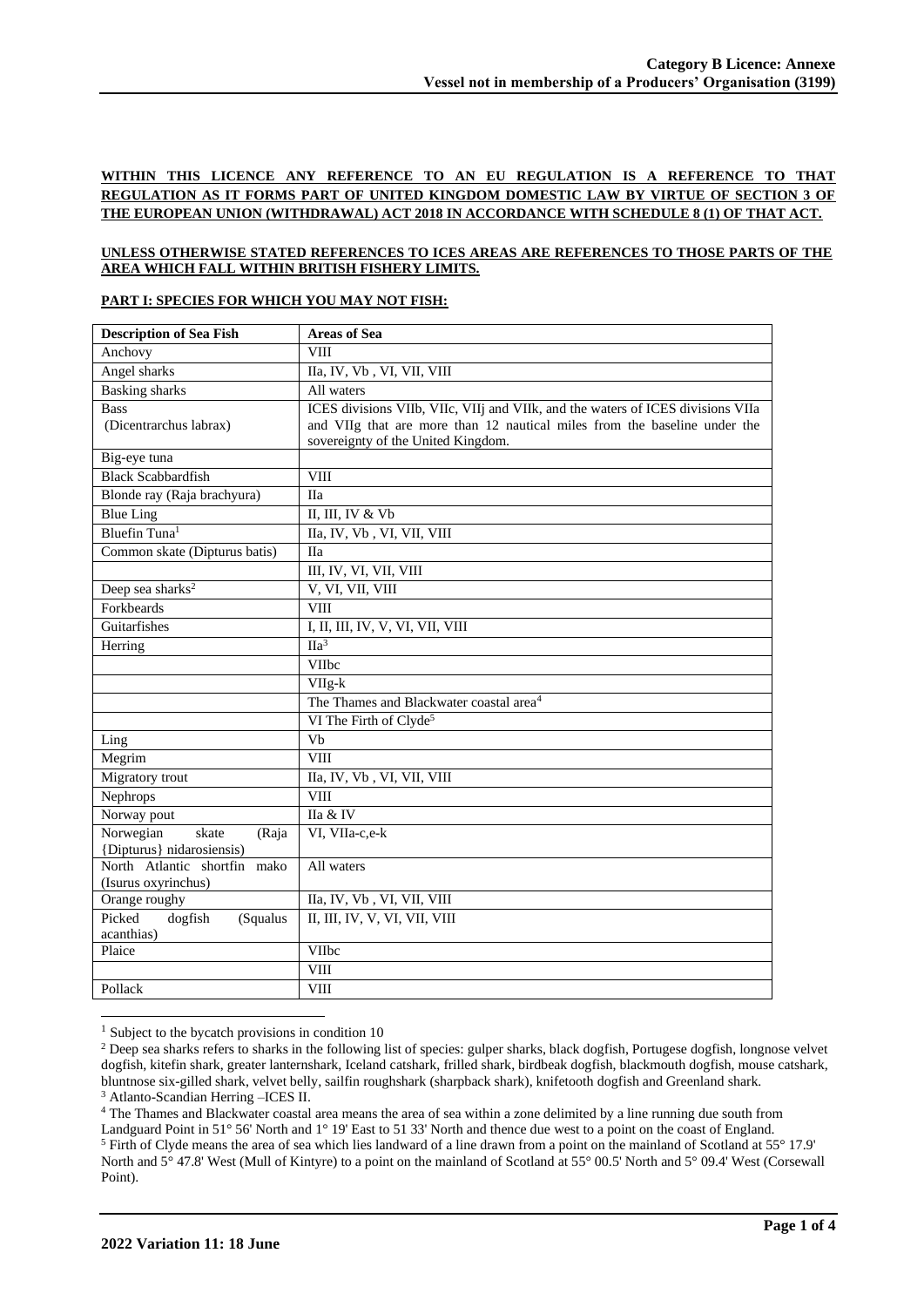**Category B Licence: Annexe Vessel not in membership of a Producers' Organisation (3199)**

| Porbeagle                                               | All waters                                   |  |
|---------------------------------------------------------|----------------------------------------------|--|
| Redfish<br>Vb                                           |                                              |  |
| Roundnose Grenadier                                     | Ш                                            |  |
| Salmon                                                  | IIa, IV, Vb, VI, VII, VIII                   |  |
| Scottish Inshore Waters <sup>6</sup><br><b>Sandeels</b> |                                              |  |
| <b>Skates and Rays</b>                                  | <b>VIII</b>                                  |  |
| (Raja<br>Small-eyed<br>ray<br>microocellata)            | IIa, IV, VIa, VIb, VIIa-c, VIIe and VIIh-k   |  |
| lanternshark<br>Smooth                                  | IIa, IV                                      |  |
| (Etmopterus pusillus)                                   |                                              |  |
|                                                         | I, V, VI, VII, VIII                          |  |
| Sole                                                    | <b>VIIbc</b>                                 |  |
|                                                         | <b>VIII</b>                                  |  |
| Starry Ray (Amblyraja radiata)                          | IIa, IIIa, IV, VIId                          |  |
| Thornback ray (Raja clavata)                            | Шa                                           |  |
| Tope shark (Galeorhinus galeus)                         | When taken with longlines in IIa, IV; and in |  |
|                                                         | I, V, VI, VII, VIII                          |  |
| Undulate Ray (Raja undulata)                            | VI                                           |  |
| White sharks                                            | IIa, IV, Vb, VI, VII, VIII                   |  |
| White Skate (Rostroraja alba)                           | VI, VII, VIII                                |  |
| Whiting                                                 | <b>VIII</b>                                  |  |

## **SPECIES FOR WHICH YOU MAY NOT FISH CONTINUED**

| <b>SPECIES</b>        | <b>SEA AREAS</b>       |
|-----------------------|------------------------|
| Mackerel <sup>7</sup> | Vb, VI, VII, VIIIabde  |
|                       | IIIa & IV: IIa, IIIbcd |
| Sole                  | $\Lambda$ . IV         |

#### **PART II: QUOTA LIMITATIONS OF TAC STOCKS**

## **LICENCE HOLDERS ARE REMINDED THAT QUOTA LIMITS ARE IN LIVE WEIGHT.**

For the conversion factors that apply see the bottom of this Annexe.

| <b>TAC SPECIES</b>   | <b>SEA AREA</b> | <b>QUOTA LIMIT/MONTH (UNLESS)</b><br><b>OTHERWISE STATED)</b> |
|----------------------|-----------------|---------------------------------------------------------------|
| Anglerfish           | IIa, IV         | 0.8 tonnes                                                    |
| <b>Blue Ling</b>     | IIa & IV        | 0.1 tonnes per trip                                           |
| $\mathrm{Cod}$       | VIIa            | $0.05$ tonnes                                                 |
| Greater Silver Smelt | IIa, IV         | 0.1 tonnes per trip                                           |
|                      | Vb, VI, VII     | 1 tonne per trip                                              |
| Lemon sole/Witches   | IIa, IV         | 2 tonnes                                                      |
| Ling                 | Пa              | 0.1 tonnes per trip                                           |
|                      | IV              | 0.2 tonnes                                                    |
|                      | VI, VII, VIII   | 0.5 tonnes                                                    |
| Megrim               | IIa, IV         | 0.1 tonnes                                                    |
|                      | Vb, VI          | $0.05$ tonnes                                                 |

6 "Scottish inshore waters" means the sea adjacent to the coast of Scotland and to the landward of a limit of 6 nautical miles from the baseline from which the territorial sea is measured, up to the mean high water mark of ordinary spring tides.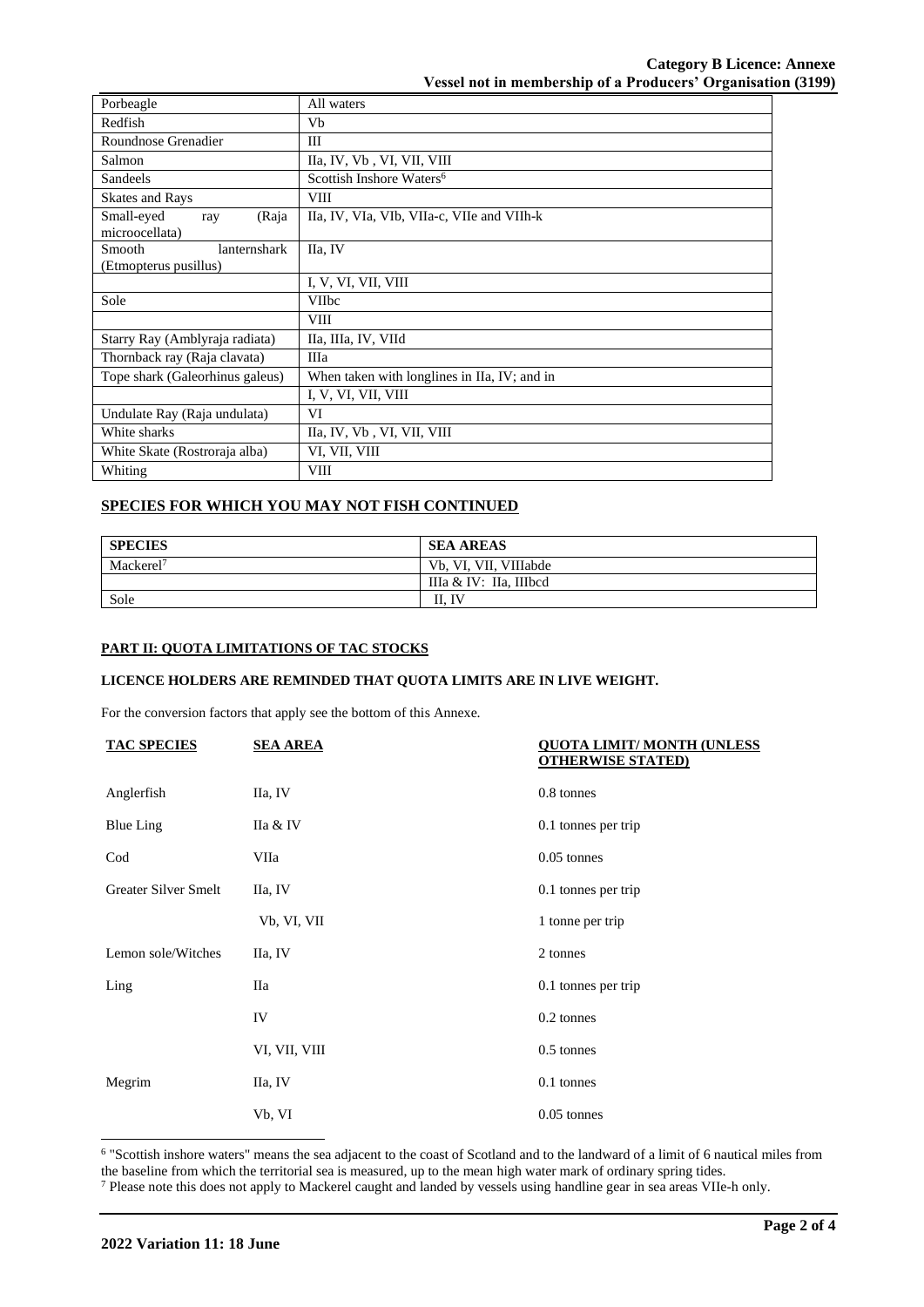| Nephrops                | IIa, IV                                                                                                                              | 30 tonnes over the period: 00:00 1 April 2022 to<br>23:59 hours 30 June 2022 inclusive.                                                 |
|-------------------------|--------------------------------------------------------------------------------------------------------------------------------------|-----------------------------------------------------------------------------------------------------------------------------------------|
|                         | Vb, VI,                                                                                                                              | 5 tonnes over the period: 00:00 1 April 2022 to<br>23:59 hours 30 June 2022 inclusive.                                                  |
|                         | VII                                                                                                                                  | 8 tonnes area VII over the period 00:00 1 April<br>2022 to 23:59 hours 30 June 2022 inclusive.                                          |
| Plaice                  | IIa, IV                                                                                                                              | 5 tonnes                                                                                                                                |
|                         | VIIa                                                                                                                                 | 3 tonnes                                                                                                                                |
| Pollack                 | VII                                                                                                                                  | 3.5 tonnes                                                                                                                              |
|                         | Vb, VI                                                                                                                               | $0.05$ tonne                                                                                                                            |
| Skates & Rays           | IIa, IV                                                                                                                              | 3 tonnes                                                                                                                                |
|                         | VIId                                                                                                                                 | 2.3 tonnes                                                                                                                              |
|                         | VIa-b & VIIa-c, e-k                                                                                                                  | 7 tonnes, of which no more than 1.5 tonnes Small-<br>eyed ray (Raja microocellata)to be fished in VIIf-g<br>only                        |
| Sole                    | Vb, VI                                                                                                                               | $0.05$ tonnes                                                                                                                           |
| Turbot/Brill            | IIa, IV                                                                                                                              | $0.5$ tonnes                                                                                                                            |
| Tusk                    | Пa                                                                                                                                   | 0.1 tonnes per trip                                                                                                                     |
| Whiting                 | VIIb-k                                                                                                                               | 2.5 tonnes                                                                                                                              |
|                         | VIIa                                                                                                                                 | 0.1 tonnes                                                                                                                              |
| Horse Mackerel          | IIa, IVa, Vb, VI, VIIa-c, VIIe-k, VIIIa,b,d,e                                                                                        | 0.25 tonnes                                                                                                                             |
|                         |                                                                                                                                      |                                                                                                                                         |
|                         | IVb, IVc and VIId                                                                                                                    | 1 tonne                                                                                                                                 |
| Mackerel                | VIId handline (additional limit for vessels 2 tonnes<br>authorised in accordance with section 20 of the<br>schedule to this licence) |                                                                                                                                         |
| Sprats                  | IIa, IV                                                                                                                              | 100 tonnes per vessel per week                                                                                                          |
|                         | VIIde                                                                                                                                | 0.5 tonnes                                                                                                                              |
| <b>DEEP-SEA SPECIES</b> | <b>SEA AREA</b>                                                                                                                      |                                                                                                                                         |
| Alfonsinos              | IV, Vb, VI, VII, VIII                                                                                                                |                                                                                                                                         |
| Black scabbardfish      | IIa, IV                                                                                                                              |                                                                                                                                         |
| Forkbeards              | IIa, IV, Vb, VI, VII                                                                                                                 |                                                                                                                                         |
| Red seabream            | VI, VII, VIII                                                                                                                        |                                                                                                                                         |
| Roundnose grenadier     | IIa, IV                                                                                                                              |                                                                                                                                         |
|                         |                                                                                                                                      | A quota limitation of 100 kgs per fishing trip will apply, either singly or collectively, to the above deep-sea stocks in the sea areas |

described.